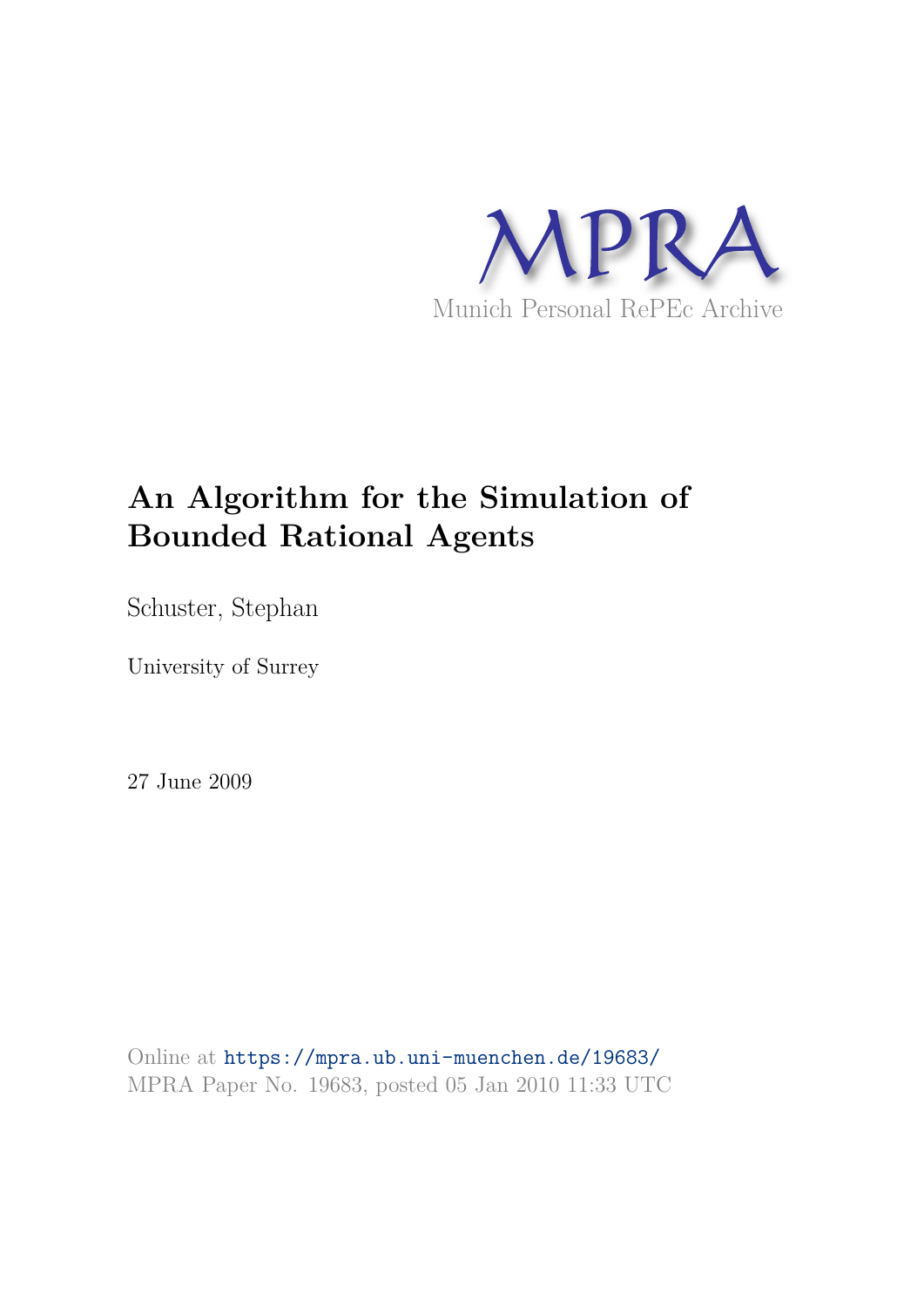Stephan Schuster

University of Surrey, Department of Economics, Guildford GU2 7XH, United Kingdom Stephan.Schuster@surrey.ac.uk

Abstract. Non-classical models of economic behaviour, usually summarised under the notion of 'Bounded Rationality' criticise the assumptions of the standard economic model - hyperrationality, perfect and costless information, and unlimited mental processing capabilities. However, alternative approaches have either remained very simple or purely descriptive. Here, a computational approach is presented based on Simon's [13], [14] concept of bounded rationality and satisficing as a compromise between the oversimplification of analytical and the descriptiveness of rich cognitive models.

Key words: agent based modelling, bounded rationality, reinforcement learning, rule extraction

## 1 Background

The perfectly informed and rational homo oeconomicus has often been criticised as too unrealistic - humans would not have the computational power to calculate the best decisions, taking into account all information and all possible outcomes. Already Simon [14] argued to use simpler, psychologically more plausible algorithms. While the argument of bounded rationality is often use as critique of the standard economic model, the concept remains, however, vague [15]. Psychologists (e.g., [4], [8]) point out that most alternative models are still based on the fundamental assumption that expected utility and Bayesian reasoning are the basis for all human decision making under uncertainty. For example, subjective expected utility theory acknowledged that individuals are not fully informed and replaced objective probabilities with subjective, however, the basis for reasoning remained the same. Similarly, Prospect Theory [7] modified perfect rationality by stating that human decisions are biased by the anticipation of future losses instead of gains, and explain by this deviations from the maximising principle.

More recently, behavioural approaches have been applied in the social sciences. For example in game theory, Erev and Roth tested the predictive capabilities of simple reinforcement learning models by comparing theoretical results with real-world experiments [3], [10]. Camerer and Ho's 'Experience Weighted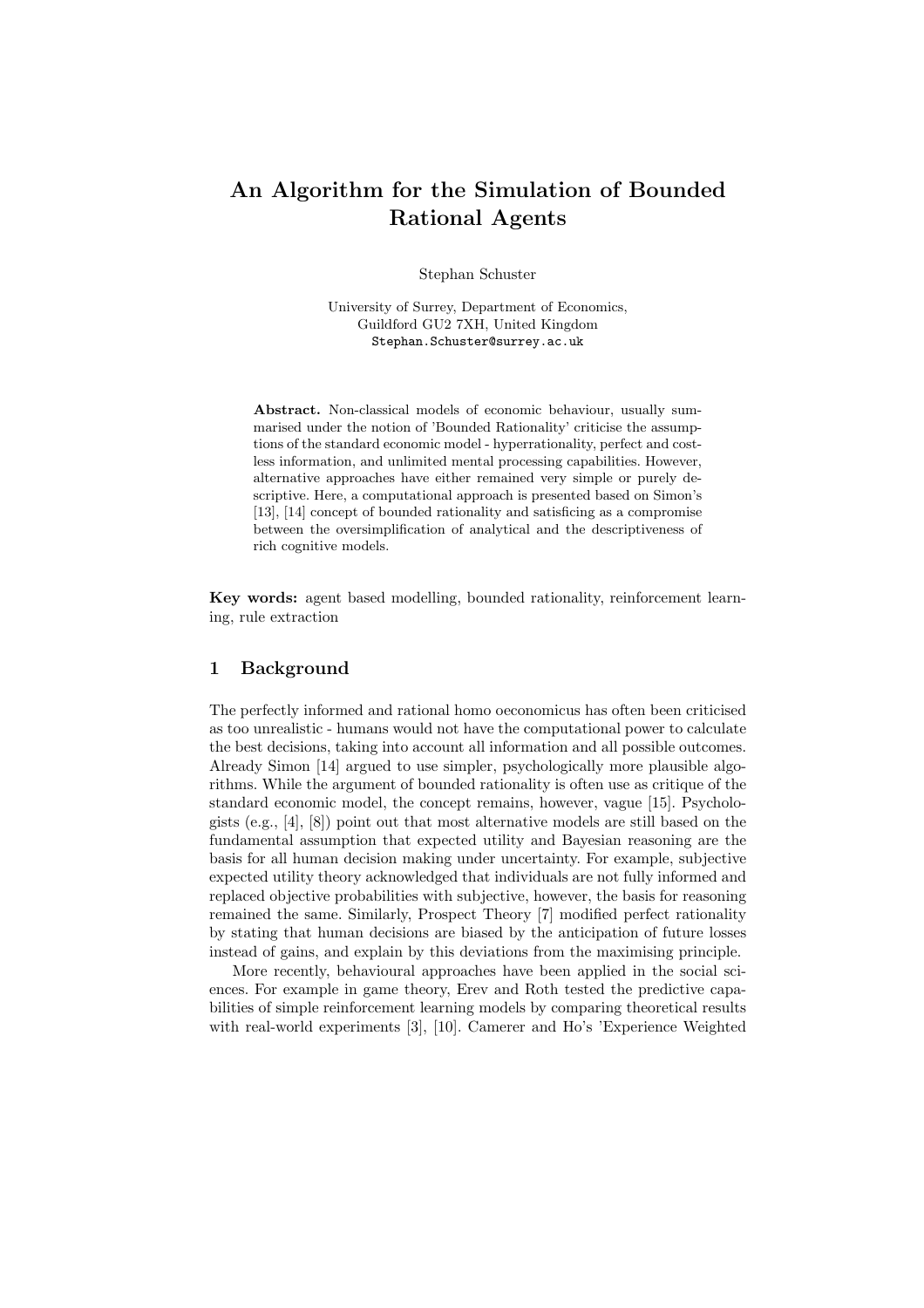Attraction' learning model (EWA) combines reinforcement learning and limited foresight in games [2]. Classifier systems approaches have been used in Agent-based computational Economics (e.g., [6]). Also, the cognitive architecture CLARION has been successfully applied to social simulation [17].

This paper contributes to the behavioural approaches. Simon's bounded rationality concept is used as theoretical framework. It is structured as follows: First, Simon's framework is shortly described, then the main principles of the Bounded Rationality Algorithm (BRA) are presented, before being specified formally. A simple example demonstrates how the algorithm works in practice. Finally, BRA is compared with the most closely related approaches, which have been identified as the cognitive architecture CLARION and classifier systems.

## 2 Theory

A common problem that only few authors have attempted to resolve is the integration of cognition on the one end of the spectrum, and learning by experience on the other end. In this paper it is argued that a helpful starting point and a rich enough concept for such integration is already present in Simon's concepts [13], [14]. His framework is based on the following components:

- The set of behaviour alternatives A
- $-$  The set choice alternatives  $A'$  for bounded rational or computationally less powerful individuals; this set may be only a subset of A.
- Possible future states  $S$
- Payoffs connected with S, represented as a function of S,  $V(s)$ .
- Probabilities for S. There is uncertainty which sate occurs after a particular behaviour, i.e. there may be more than one.

Bounded rational individuals do not typically know the mapping from behaviour alternatives  $A$  to future welfare  $V(s)$ . A possible strategy to learn about the occurrence and the desirability of these future states is according to Simon: Start with a mapping of each action alternative  $a \in A$  to the whole set of S. Using a utility function such as  $V(s) \in \{-1,0,+1\}$ , find  $S' \subset S$  such that (expectedly)  $V(s) = 1$ . Then gather information to refine the mapping  $A \rightarrow S'$ (i.e., which actions lead to which result under certain conditions) and search for feasible actions  $A' \in A$  that map to S' [14]. In other words, an agent's goal is to find the states which satisfies its needs, by exploring the state-action space by applying alternative behaviours.

## 3 Principles of a Bounded Rationality Algorithm

The translation of Simon's framework into an executable algorithm can be captured best with the concept of mental models. A mental model is an internal representation of an external reality. The agent builds it using experience, its perception, and its problem-solving strategies. A mental model contains minimal information, is unstable and subject to change and used to make decisions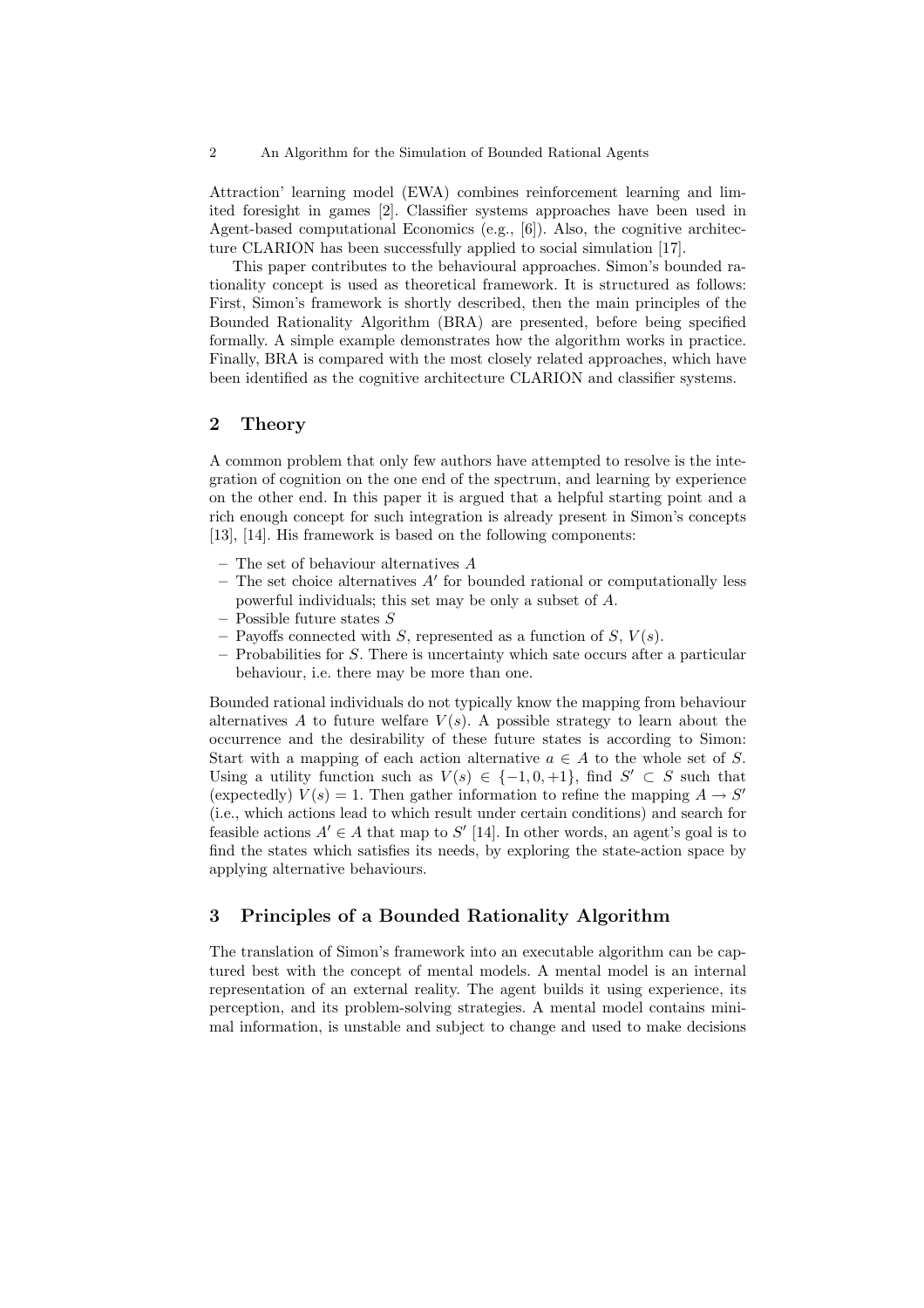in novel circumstances. A mental model must be 'runnable' and able to provide feedback on the results. Humans must be able to evaluate the results of actions or the consequences of a change of state [9]. An agent is only interested in its own welfare and its goal is to find suitable behaviour strategies that optimise utility under different conditions. Information processing and memory is costly, so that the internal model being built has to be minimal and efficient with respect to the agent's own welfare. The main principles an algorithm has to account for can roughly be summarised as follows:

Evaluate cognitive cues In any state of the environment, the agent must be able to choose an action. If low or even negative rewards are experienced, the agent can attempt to apply a different action. If this fails to improve the agent's welfare, this is a hint to pay attention to more cues from the environment and distinguish better between different situations.

Decide what to know Paying attention to all cues from the environment is computationally too expensive and memory too limited; humans must filter out certain aspects of their perception in order to decide and act effectively. The agent has to 'decide what to know' [11]. Since the measurement of useful information is the agent's welfare generated by its actions, this decision procedure is a search over all possible state-action mappings. If the agent is satisfied with a mental model containing a subset of these mappings, it might stop searching for a better model or decrease its search intensity.

Update the cognitive model If the environment changes, some aspects of the internal model might become obsolete. The agent will then experience a change in utility. In certain states, learning new actions might be sufficient. However, it might also be that the representation of the state is not accurate anymore (e.g. a new type of agent appears). In this case the representation has to be changed, e.g. by removing old representations and start the search process anew for certain parts of the model.

## 4 The Algorithm

The basic idea of the Bounded Rationality Algorithm (BRA) is to build an internal, flexible model of the environment the agent lives in. The environment is accessible by the input state s defining the current 'situation' the agent is in. The input state is matched with an internal symbolic representation  $C_i \in$  $C = \{C_1 \dots C_n\}$  of that state. The agent then chooses an action according to the general form  $r_i: C_i \to A$ . A is the action set, C is the set of all possible conditions that can be generated from the input dimensions, and  $C_i$  is a collection of conditions derived from C.

The next paragraphs develop the algorithm in some detail. A compact description in pseudocode is given in the appendix.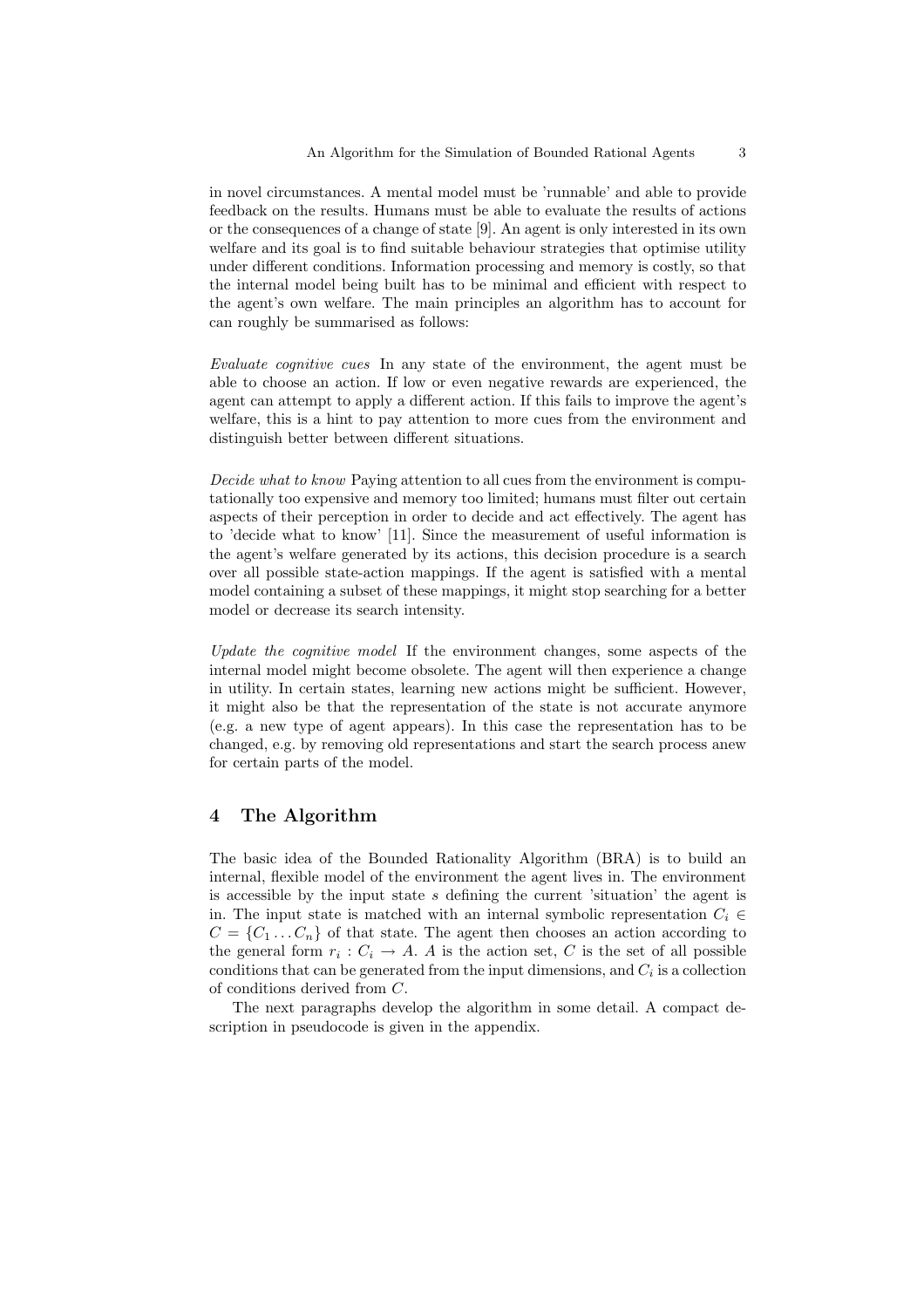Reinforcement Learning Reinforcement Learning (RL, e.g. [18]) is used to implement the dynamic aspect of knowledge generation in the model. In each state agents learn by trial and error which action to apply in a given state. Successful actions are rewarded. Actions which yield a higher reward are selected with a high probability in the future, whereas bad actions, receiving a lower reward, are selected less often. The history of these reinforcements is summarised as action strength q. Whenever an action  $\alpha$  has been applied, the strength is updated with the reward  $p(t)$  observed for that action by the following equation:

$$
q(a_t) = q(a_{t-1}) + \gamma(p(t) - q(a_{t-1}))
$$
\n(1)

Depending on the parameter  $\gamma$ , the action-value function updates the strength of the current action based on the weight  $\gamma$  of previous experiences and the current reward. For a value  $\gamma = 0.5$ , for example, and reasonably large t this function approximates the average payoff generated with action a. The smaller  $\gamma$ , the stronger the impact of past experiences; conversely, for  $\gamma = 1$  only the reward of the last action is considered, and all previous experiences discarded.

In the next step, the action probability is calculated according to the selection function:

$$
pr(a_{i,t+1}) = \frac{e^{q(a_i)*\alpha}}{\sum_{j,j\neq i} e^{q(a_j)*\alpha}}
$$
\n
$$
(2)
$$

This selection function, also known softmax policy in RL, determines each action's selection probability depending on its own strength relative to the strengths of the alternative actions. The parameter  $\alpha$ ,  $0 < \alpha < 1$ , is a learning parameter that determines the rate of exploration. The larger  $\alpha$  the less the influence of the action strength on the selection probability.

State space partitioning Learning by doing as described above happens for a given state s. This section describes how states are represented and perceived in the agent's internal world model.

Representation and search paths The state  $s$  is represented internally as a collection of attributes  $\{att_1 \dots att_n\}$ . Each attribute can have a number of possible values, for example nominal values such as 'low' or 'high', or numerical ranges, e.g. 0-1000. Attributes are connected by simple predicate logic. For example the predicate '(profit=low or profit=medium or profit=high) and (sales  $0 <$  sales < 1000)' could describe the situation of a firm in the dimensions profit and sales. This representation is called a 'state descriptor', and formally denoted  $C_i$ . To each state descriptor actions are bound from which the action policy for this state can be learnt. This binding constitutes formally the mapping  $r_i: C_i \to A$ .

The agent starts with a model covering all possible states. This initial state entails all attributes with their value spaces, thus the coarsest representation possible. In consecutive time steps, specialisations are developed stepwise by the application of a heuristic search method. For this, the space of state descriptions is represented as a tree, where nodes at higher levels contain coarser, and nodes at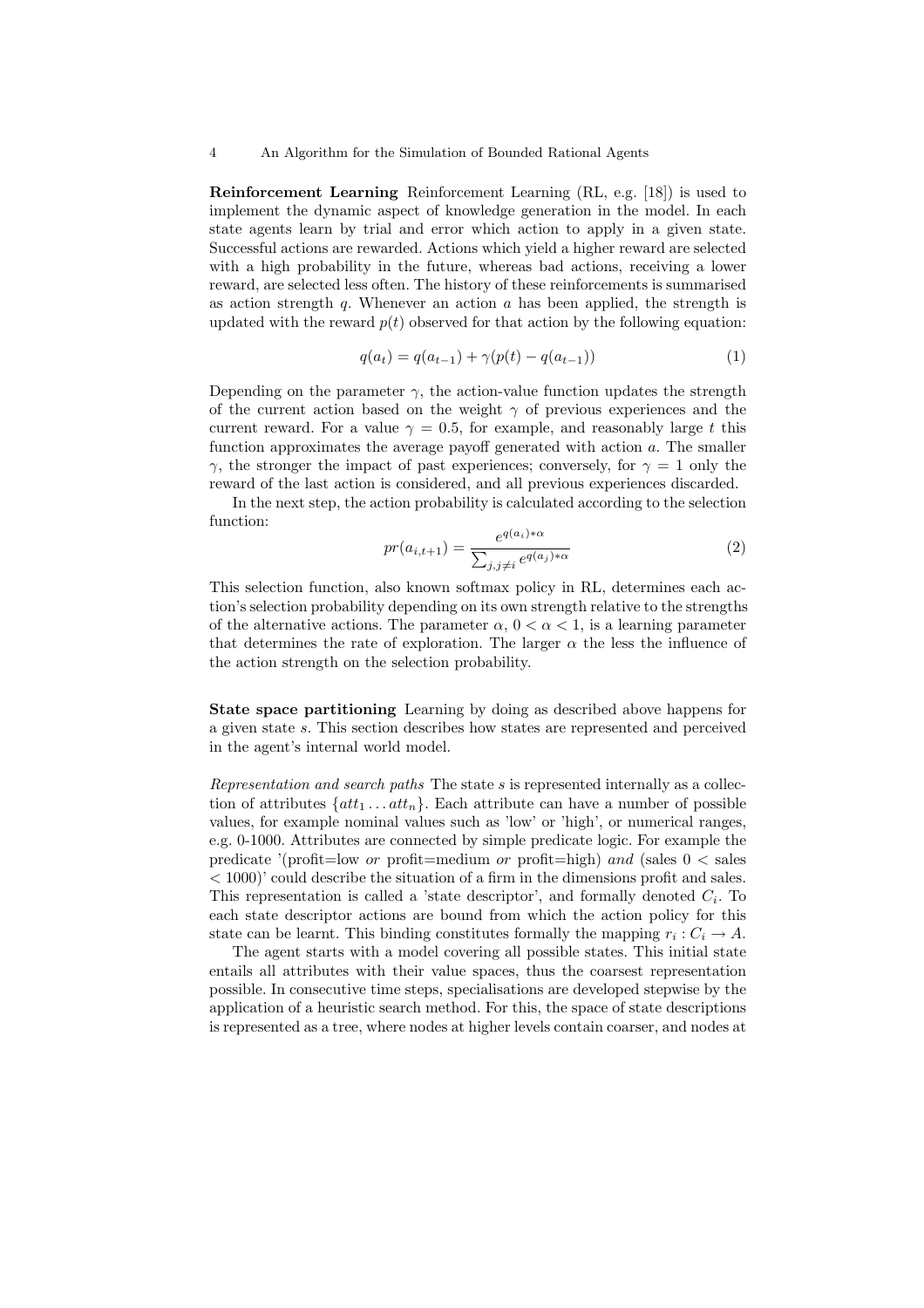deeper level of the tree finer mappings. Finer grained descriptions are 'expanded' from the predicates at higher levels. Which descriptions are expanded depends on a heuristic evaluation function, which here is the agent's utility. The task of the search process is thus to find the level of detail that describes the environment in such a way that generates the highest welfare for the agent.

State expansion mechanism Before the internal model is updated, the agent acts in its environment over a period  $\mu$ . During this period, the value of existing state descriptions  $R = \{r_1 \dots r_n\}$  is updated using feedback from the environment. After each  $\mu$  steps, the state expansion mechanism is applied: First the node  $r_{expand}$  with the highest value on the search path is selected. If the search path is empty, the root node is selected. From there, the next level of the tree is expanded by partitioning the value spaces of the attributes constituting the conditions of  $r_{expand}$ . For attributes having discrete values, one value is picked randomly. Attribute values representing numeric ranges are split in half. For each partitioned attribute a new condition is created containing the partitioned attribute values or value range, and the remaining original attribute values (i.e. the number of successor nodes equals the number of attributes  $\times$  2 in the original condition). The conjunction of the predicates of the resulting level (after reduction) is equivalent to the expression of the parent node. By mapping A to each newly created condition set the new descriptors  $R'$  are generated. The path from each  $r' \in R'$  up to the root node is added to the search path (without duplicates). The conjunction of state descriptions with no children in the search path is then equivalent to the initial state description. The RL mechanism selects actions only from the matching descriptor in the search path, so that there is always exactly one state description activated and one action selected at a time.

For example, going back to the firm example above, of the initial, exhaustive description  $C_{initial} =$  (profit=low or profit=medium or profit=high) and  $(0 \lt sales \lt 1000)$  the attribute profit is selected, and of its value range the value 'high'. The value space of the attribute is then divided into the expression 'profit=low or profit=medium' and 'profit=high', respectively. The resulting specialised state descriptions are  $C_1 =$  (profit=low or profit=medium) and (0 < sales  $<$  1000) and  $C_2$  = (profit=high) and (0  $<$  sales  $<$  1000), respectively. Analogously, the sales attribute is split in two intervals and two successor descriptors generated, so that four successor descriptors are created.

Model specialisation and generalisation With the state expansion mechanism it is possible to specialise the conditions in the state-action space in many ways. A heuristic evaluation function determines the direction of this process. The process proceeds as follows: First, the value of a state at time t is calculated as

$$
v(r,t) = v(r,t-1) + \frac{1}{2}(q(a_t) - v(r,t-1))
$$
\n(3)

where  $q(a_t)$  is the reward of the executed action in the state described by r. The function approximates an average of the state description value.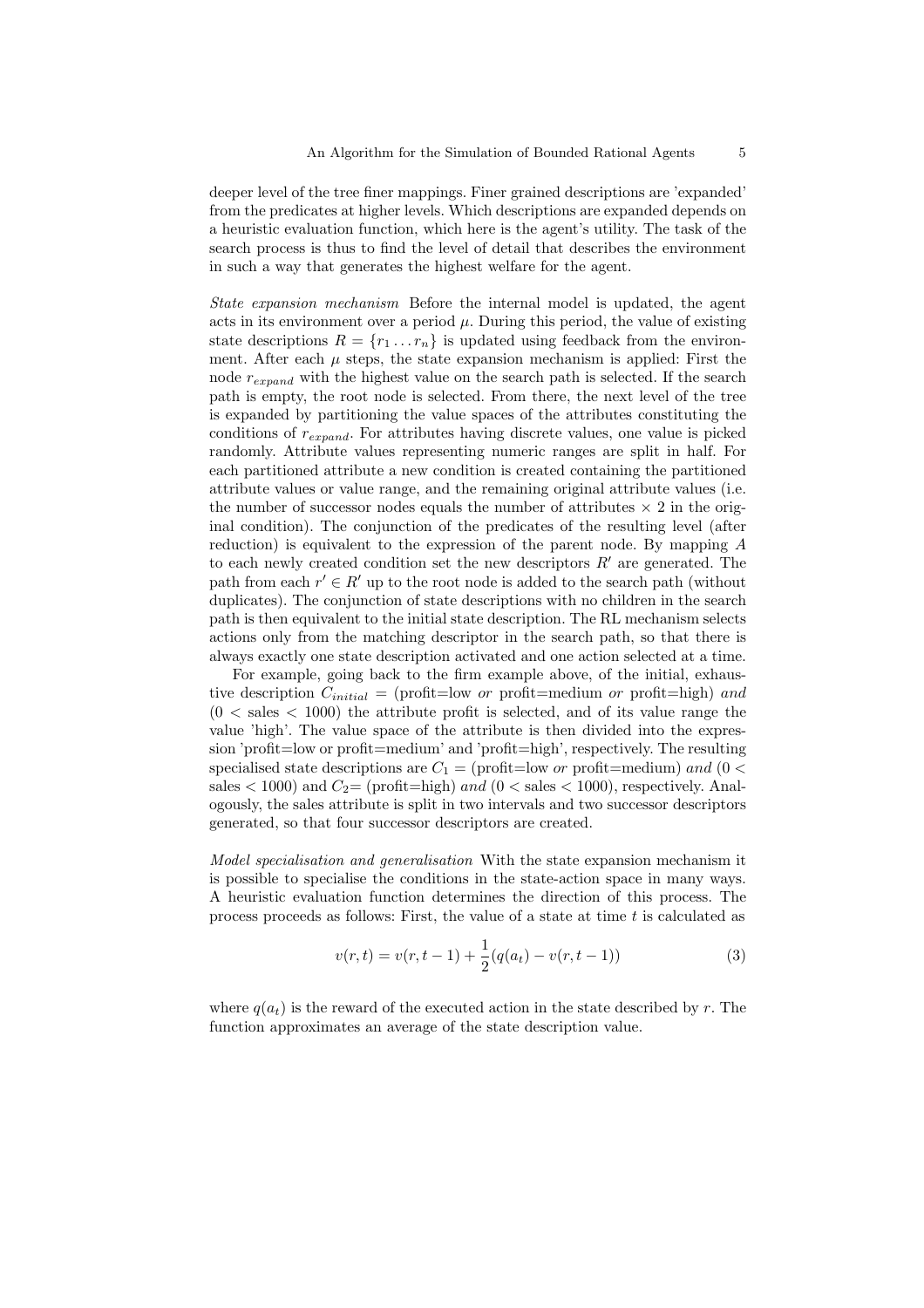Next, before an expansion happens, some constraints have to be satisfied: A parameter  $\chi$  limits the maximum number of nodes the tree can have, i.e. the maximum number of situations the agent can differentiate. New states can only be evolved at the cost of 'forgetting' other state descriptions (see below for deletion). Due to the possible deletion of nodes it is possible that state descriptions that were deleted are expanded again and endless cycles of generalisation and specialisation occur. The right balance has to be found depending on the stability of the environment; preventing many visits of identical descriptions too early can be harmful if the environment changes; on the other hand it binds valuable resources in the agent's mental processing. To tune this balance, a function with a cost parameter  $\zeta$ ,  $0 < \zeta \le 1$  is used to compute a value determining whether the successor description should be developed or not: The better a state descriptor compared with the average performance (measured by the average reward g) and the smaller  $\zeta$ , the more recurrent expansions beginning from that state descriptor are allowed (equation 4).

$$
expand(r) = \begin{cases} true, & \text{if expansions}(r) = 0 \text{ or} \\ & \zeta \times expansions(r) \times g < v(r, t) \\ false, & \text{otherwise} \end{cases} \tag{4}
$$

A state description might lead to a good solution strategy, but if only rarely visited is only of limited value (they only use up scarce memory space and processing capabilities). Therefore the heuristic  $h$  accounts for the frequency of state activations:

$$
h(r,t) = v(r,t) \frac{\text{activations}(r)}{t} \tag{5}
$$

The search process selects the node with the maximal heuristic  $h(r, t)$  in the search path, if the expand condition is satisfied.

Before new states are developed after  $\mu$  steps, the state descriptions of the current level may be deleted if they did not outperform the value of their parent states (performance could be, e.g., the average of the state description values). The parent node becomes thereby the most specialised descriptor again. Analogously to rule specialisation, this generalisation process sets in after a certain time  $\nu, \nu < \mu$ .

The process stops if all possible descriptions have been expanded (e.g. because  $\chi$  has been reached) and the environment is reasonably stable so that deletions of once developed specialised state descriptions do not occur frequently.

Avoiding local search optima The mechanism may end up after a number of expansions at a level of the tree with a particular configuration of descriptors in the search path. There is no back-propagation of values, e.g. an update of the successor states with a discounted value of the current state, so that more general descriptions higher up in the tree or in other partially developed paths can have higher, although outdated values. If such higher historical values exist, this fact is used as a hypothesis that the current search path has become suboptimal due to a changed environment and that different paths should be explored. The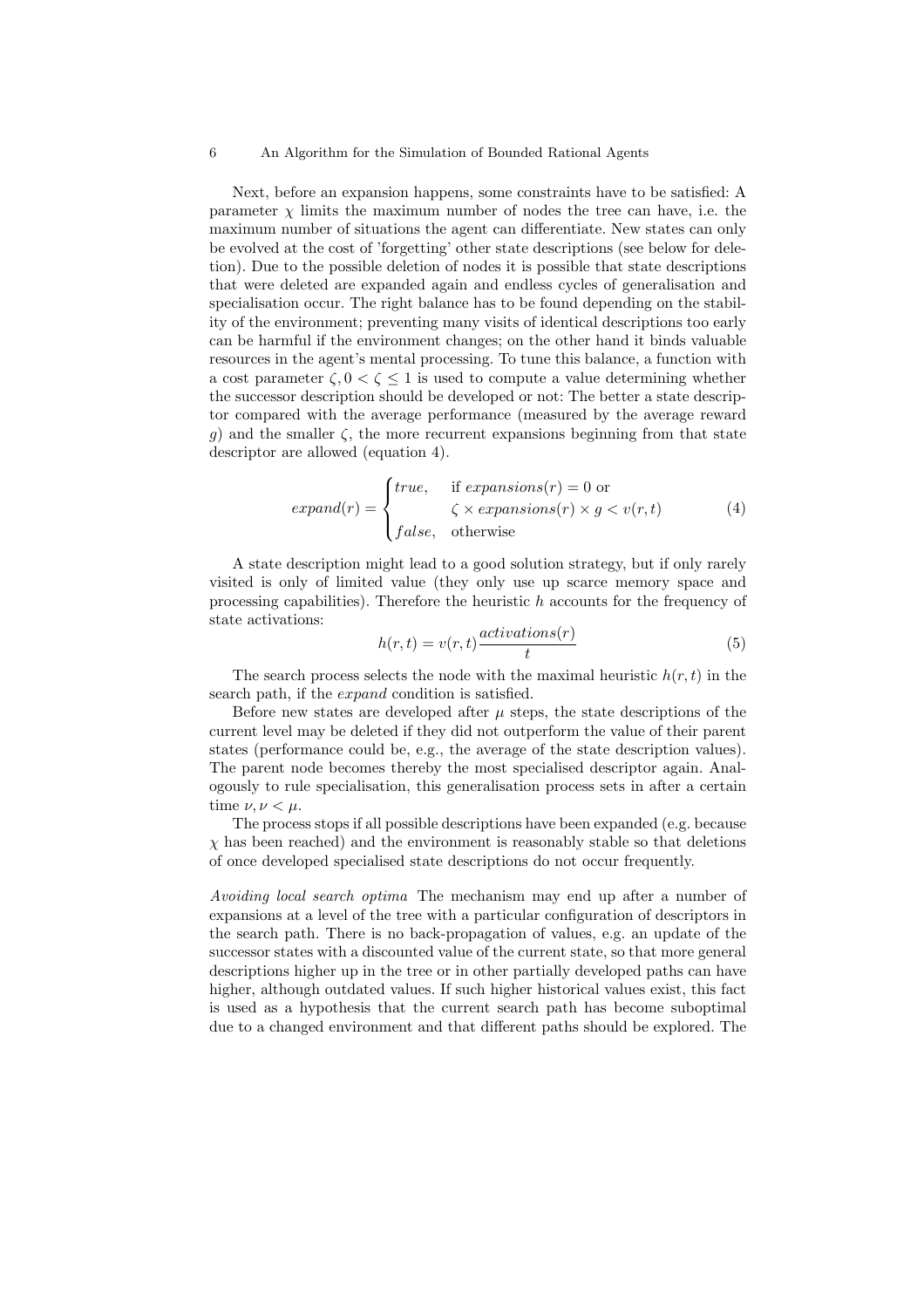process may therefore switch with probability  $\rho, 0 \leq \rho \leq 1$  to a different, higher valued node in the tree and continue the expansion from there. The path to this node becomes thereby the search path.

#### 5 An example

To demonstrate the principle, a simple bargaining game was simulated using the algorithm. The idea of bargaining games is that 2 players have to agree on a share after a finite number of offerings. If haggling takes too long, both players get nothing. Here, a simplified version of such games with discrete shares simulated. In this game, agents can demand a low, medium or high share of a good. Table 1 shows the payoffs. This distribution of payoffs leads to situation where demanding a low share guarantees a certain, but low payoff, while demanding a high share may yield a higher, but uncertain payoff.

In a first experiment, there are  $N + 1$  agents:  $N/2$  agents always demand the highest share,  $N/2$  always the lowest. One agent has no predefined strategy, but learns what share to demand from encounters with other players. Agents demanding a low share are green, agents demanding a high share are blue. Each time step, agents are paired randomly and play their strategy. With each encounter the learner is told which colour the opponent has. The agent can then use this information to build a state-action tree. In a second control experiment, strategies are assigned randomly to the green and blue agents. Simulations were run with  $N = 10$  (i.e. the learner encountered with equal probability a green or blue agent) for 1000 steps. The model parameters were set at  $\gamma = 1, \zeta = 0.4$ ,  $\rho = 0.3$ ,  $\mu = 25$ ,  $\nu = 19$ . The aim of this small experiment is only to demonstrate

|                 | low      | medium   | high     |
|-----------------|----------|----------|----------|
| $_{\text{low}}$ | 0.3, 0.3 | 0.3, 0.5 | 0.3,1    |
| medium          | 0.5, 0.3 | 0.5.0.5  | U.I      |
| high            | 1.0.3    | 0.0      | $_{0.0}$ |

Table 1. Payoffs of the Demand Game. The first number in a cell is the payoff of the row player, the second number the payoff of the column player.

the working of the algorithm, not to explain bargaining behaviour. Therefore, only the evolution of the state tree of the learner is analysed.

Figure 1 shows the result of the tree-building process: The agent has learnt that it is beneficial to distinguish between the colours of opponents. When it meets green agents it demands a high share of the good, while it demands a low share if blue agents are encountered. The process thus converges to the optimal solution; in about 90 % of encounters with each type of agents the maximum possible payoff is obtained. With only two possible states, this distinction is easy to learn, an thus discovered early in the simulation (in only about 50 steps out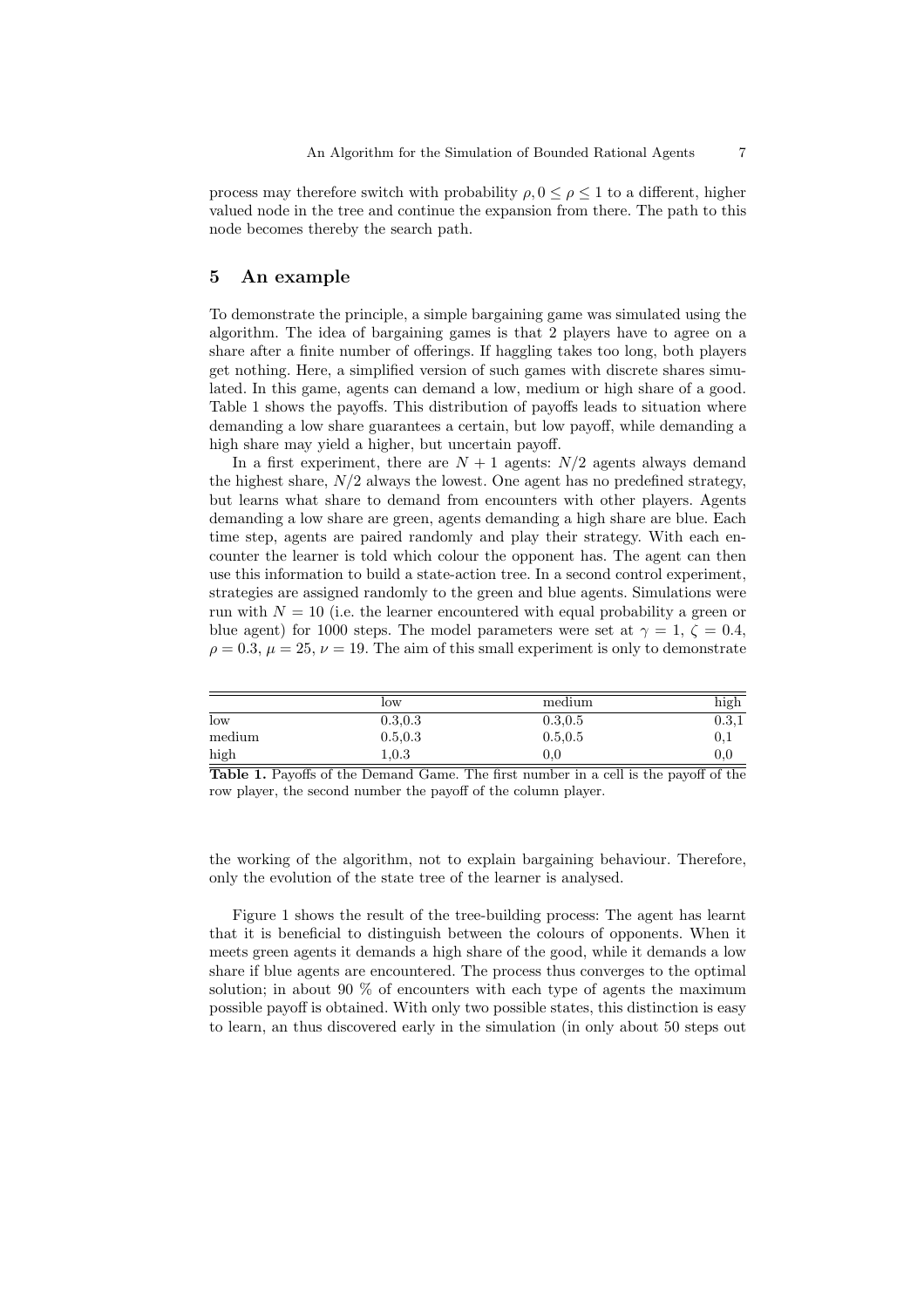

Fig. 1. Experiment 1. Colours correspond to actual strategies of the agents. The values are fractions of total activations of actions and encounters of state descriptions, respectively.



Fig. 2. Experiment 2. Colours are assigned randomly to strategy types. The values are fractions of total activations of actions, and encounters of state descriptions, respectively.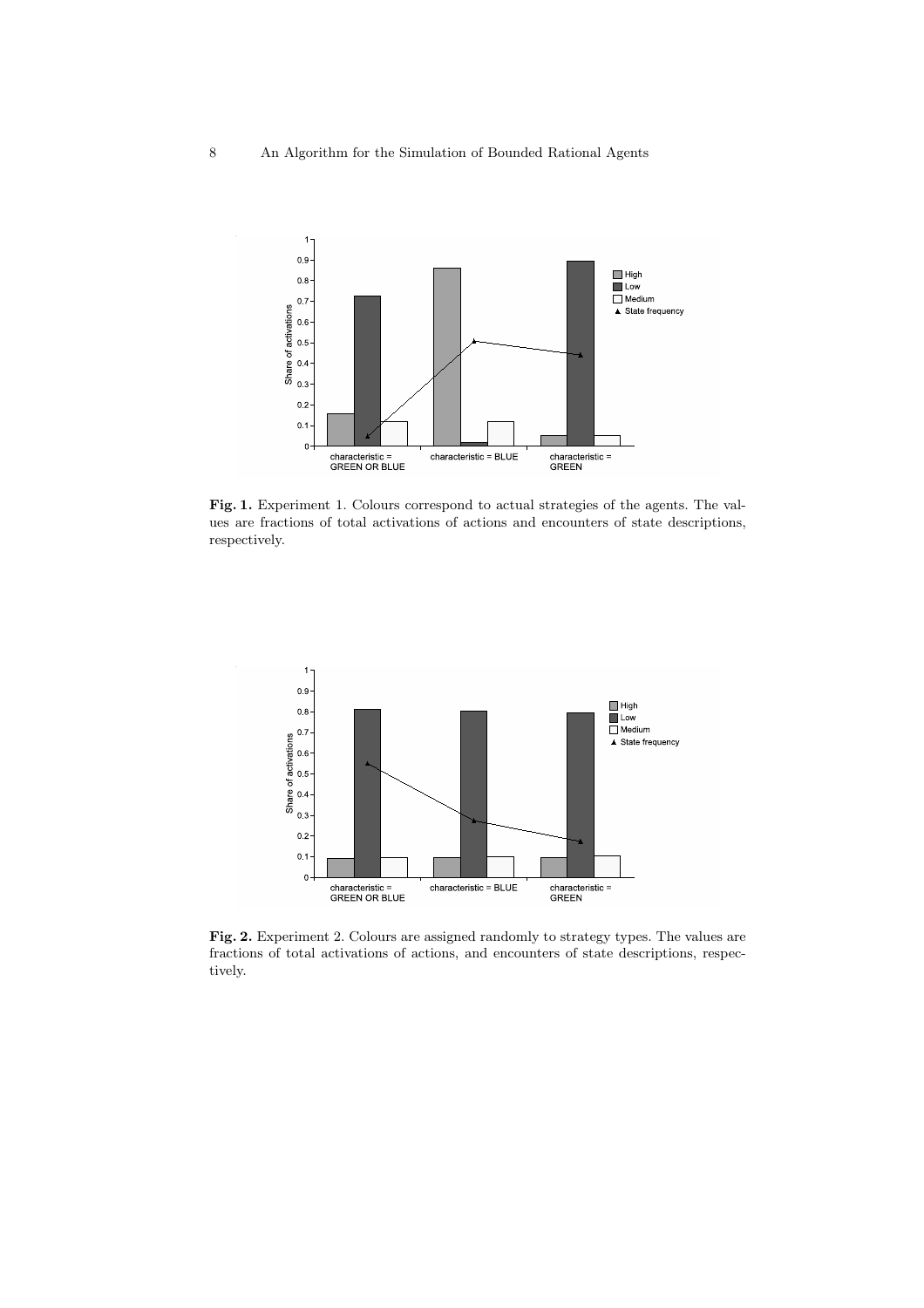of 1000 the initial state description 'opponent is blue or opponent is green' is used).

Figure 2 shows the result if the colours are assigned randomly: Since there is nothing to gain from a distinction of colours, the agent does not pay attention to this attribute. As a result, the agent always demands the low share irrespective of the other player's colour. Also, the most frequent state description is the initial state with no differentiation between colours. Here, the process converges to a result worse than the best response of a fully informed, perfect rational player with unlimited memory (as for strategy 'low'  $\lim_{t\to\infty} p(t) = 0.3$ ; for strategy 'medium'  $\lim_{t\to\infty} p(t) = 0.25$ ; and for strategy 'high'  $\lim_{t\to\infty} p(t) = 0.5$ ). The reason for this is that  $\gamma$  is set to 1, so the agent considers only the last action result.  $\gamma$  was set to 1 because it supports an efficient action selection in the first experiment. The agent receives an error in strategy immediately (there is only one best response per colour), so smaller  $\gamma$  would add more noise and lead to slower convergence. In the second experiment this however leads to avoiding any strategy generating low payoffs in the short run. This also illustrates that there is no perfect choice of parameters for any type of environment.

## 6 Related approaches

There are many ad-hoc, model-specific learning mechanisms in the agent-based modelling literature which are not discussed here. In the following paragraphs, the most closely related computational approaches to knowledge generation and learning are described and compared with the algorithm presented in this paper.

CLARION The cognitive architecture CLARION (see, e.g., [16]) was designed to capture implicit and explicit learning processes in humans. The main assumption is that there are two different levels of learning: A subsymbolic level and a more explicit, declarative level. The subsymbolic, or 'bottom' level represents lowskill, often repetitive tasks where learning proceeds in a trial-and-error fashion. Knowledge on this level is typically not accessible, and it is difficult to express such skills with language. On the symbolic, or 'top' level, knowledge is directly accessible and can be expressed with language. This level typically represents more complex knowledge. It can be acquired by experience, but also by means of explicit teaching.

The input state is made up of a number of dimensions, and each dimension may specify a number of possible value or value ranges. Action selection takes place using RL in the bottom level, or by firing production rules on the top level. Which level is used is determined stochastically. After the action was performed, top and bottom levels are updated with the feedback received from the environment.

At the bottom level, the RL mechanism is implemented with a neural net. The input layer is constituted of the values of the input state. Three intermediate layers are used to compute Q-values (allowing memory of action sequences), while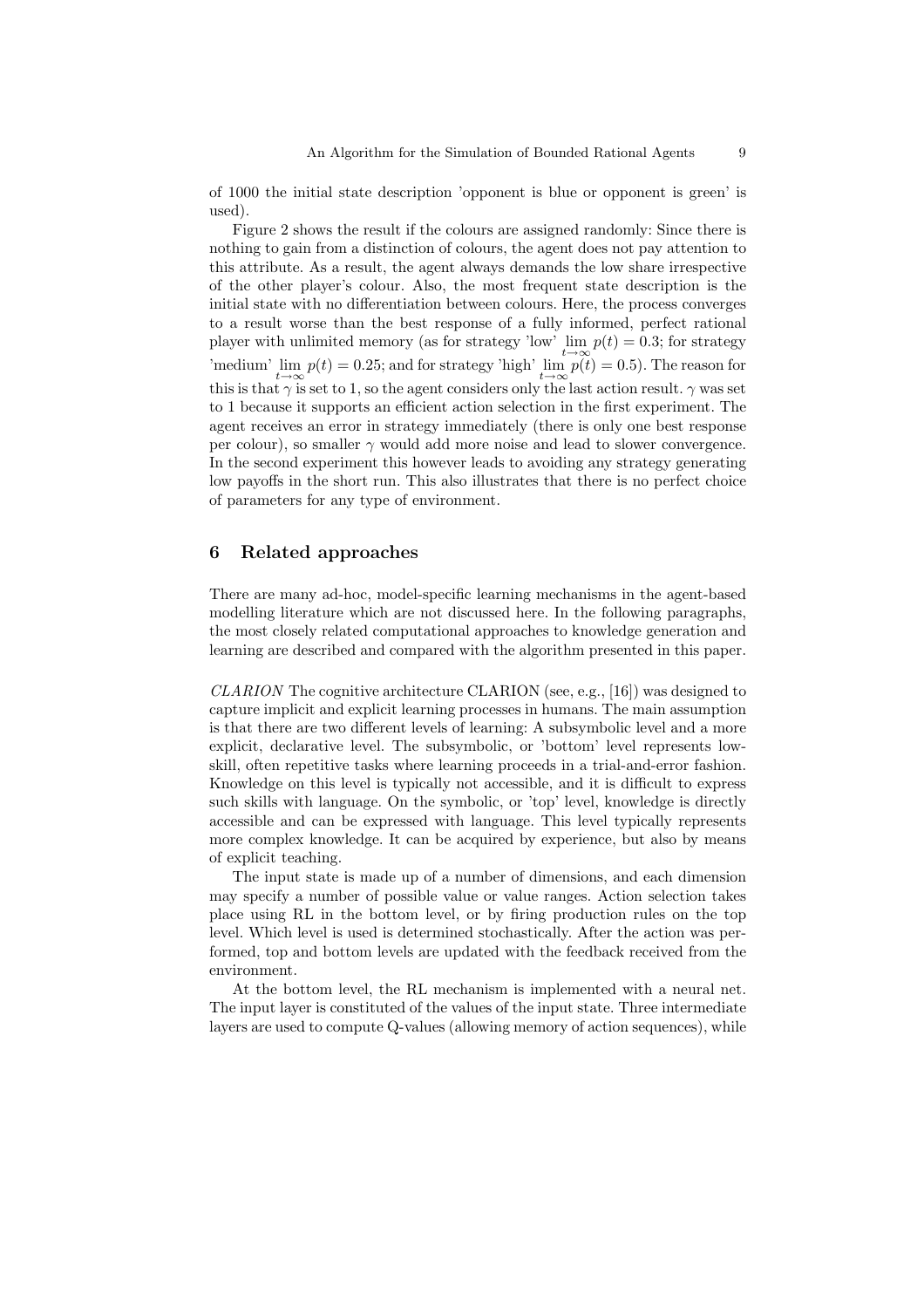the fourth layer chooses an action according to standard reinforcement learning (similar to equation 2).

At the top level, the rule conditions are constructed out of the input dimensions, their consequents from actions available to the agent. The rules are, for compliance with the bottom level, implemented as network. Rule extraction, specialisation and generalisation is determined by feedback from the bottom level: If there is no rule matching the current state and the action was successful according to some performance criterion, a new rule is created with the current state as the condition, and the performed bottom level action as consequent. If rules matching the current condition exist and the action was successful, the matching rules are replaced by a generalised version by adding another input element to the condition. The covered rules are deactivated, but might become reactivated if specialisation is applied to the new rule at a later stage. Conversely, specialisation means the removal of an input value from the condition and is triggered when the result of an action was not successful in the specified condition. Deactivated rules are reactivated if the specialised rule does not cover them any more. An information gain measure that estimates the performance of rules under different conditions serves as the success criterion.

Learning Classifier Systems Also Learning Classifier Systems (LCS) aim at the extraction of rules. The basic idea is to start with a set of initial rules (classifiers) and to evolve this set over time by application of mechanisms for modification, deletion and addition of new rules. Whereas earlier LCS, e.g. [5], relied mostly on the Genetic Algorithms paradigm newer versions have more in common with RL approaches and therefore also have been described as generalised RL [12].

An LCS consists of a population of classifiers. A classifier contains a condition part, an action part, and an estimation of the expected reward. Typically, the condition part consists of the three basic tests 0 (property does not exist), 1 (property exists) and  $\#$ .  $\#$  represents a generalisation and stands for both 0 or 1. A classifier has one action as a consequent, but typically several classifiers match a condition in the environment and hence compete with each other. The action to be executed is the selected according to some RL mechanism (e.g. the  $\epsilon$ -greedy policy).

Many LCS use a Genetic Algorithm to create new rules by selecting and recombine the fittest classifiers from the population (where fitness is, e.g., the expected reward received from the environment). A covering operator is called whenever the set of matching classifiers is empty. The operator adds a classifier matching the current situation with a randomly chosen action to the population. Sophisticated systems may limit the population size, and add corresponding eviction and generalisation procedures.

The newest family of classifier systems, anticipation-based classifier systems (ACS, e.g. [1]), does not rely on evolutionary methods. They extend the classifier representation with the description of the next state and build a model of transitions. A specialisation mechanism is applied when the classifier oscillates between correct and incorrect predictions, indicating that a splitting of the condition might improve the match. Generalisation is based on complex algorithms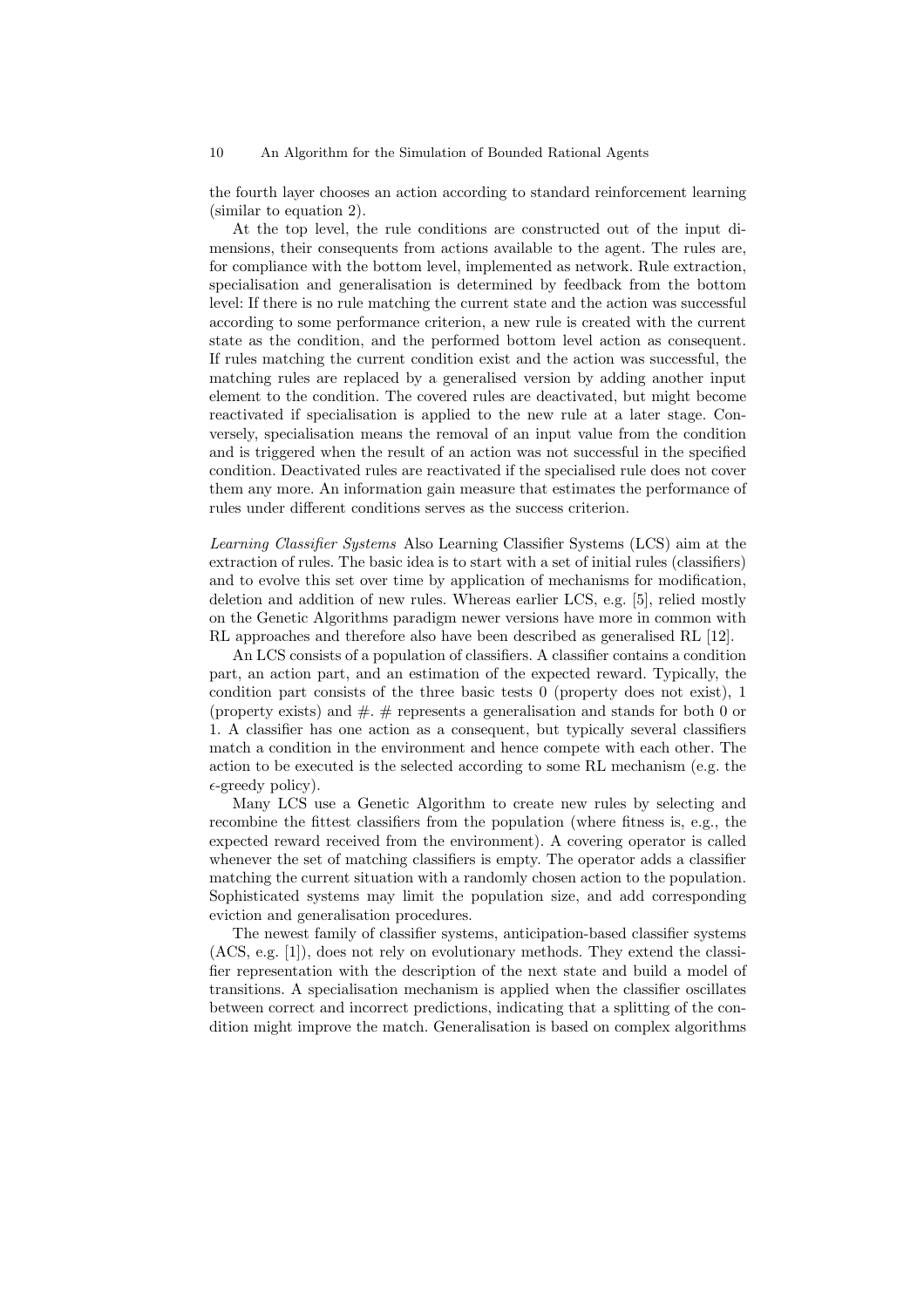that estimate whether generalisation will result in an improvement (see also [12] for an overview of LCS).

Comparison RL is the most important aspect for generating action-centred knowledge in the related approaches as well as for the Bounded Rationality Algorithm. Differences exist in the way such knowledge is used to build internal models of the environment:

- BRA does not start with a psychological model of skill acquisition as CLAR-ION or no explicit model at all as machine learning, but a sociopsychological model of bounded rationality.
- The Bounded Rationality Algorithm uses a pure symbolic representation of conditions with simple first order predicate logic. CLARION has to transform them in a network structure, LCS in binary strings.
- CLARION modifies rules only after evaluation of bottom level actions; ACS compares prediction errors. BRA is much less sophisticated here, using a simple heuristic generate-and-test procedure to decide whether a rule should be specialised or generalised. If the test phase fails (possibly only after a long time when the environment changes), the generated rule is deleted again. CLARION as well as ACS keep detailed statistics and perform complex estimations to decide about generalisation and specialisation of specific rules.
- BRA starts with a state description covering all possible states and builds a model by searching heuristically through the space of possible descriptions that can be expanded logically from the initial descriptor. In CLARION as well as ACS, it is not necessary to describe the state space fully. If new states are encountered, new rules are created on the fly. BRA is therefore much more sensitive to characteristics of the state space. For example, for state variables with large value spaces, specialised rules would be discovered only at later stages of the state expansion mechanism. Even if very finegrained differentiations are useful, they might never be developed because descriptions generated on the path might not be immediately more successful than more general rules, so that the path is not further explored. However, BRA could be extended to cover initially only a small range of conditions, adding new attribute values dynamically as they appear in s.

## 7 Conclusion

In this paper, an algorithm that replicates the decision process of bounded rational actors has been described, formalised and demonstrated. It adds to systems based on reinforcement learning in the social sciences and combines elements of approaches as already used by CLARION and learning classifier systems. However, it is different from these approaches as it is less general than a cognitive architecture and explicitly built upon a sociopsychological approach to learning.

So far, the algorithm has been applied only to simple decision problems like that in the example. Future work will investigate whether the algorithms works as expected in more complex environments where a larger number of states and actions have to be learnt.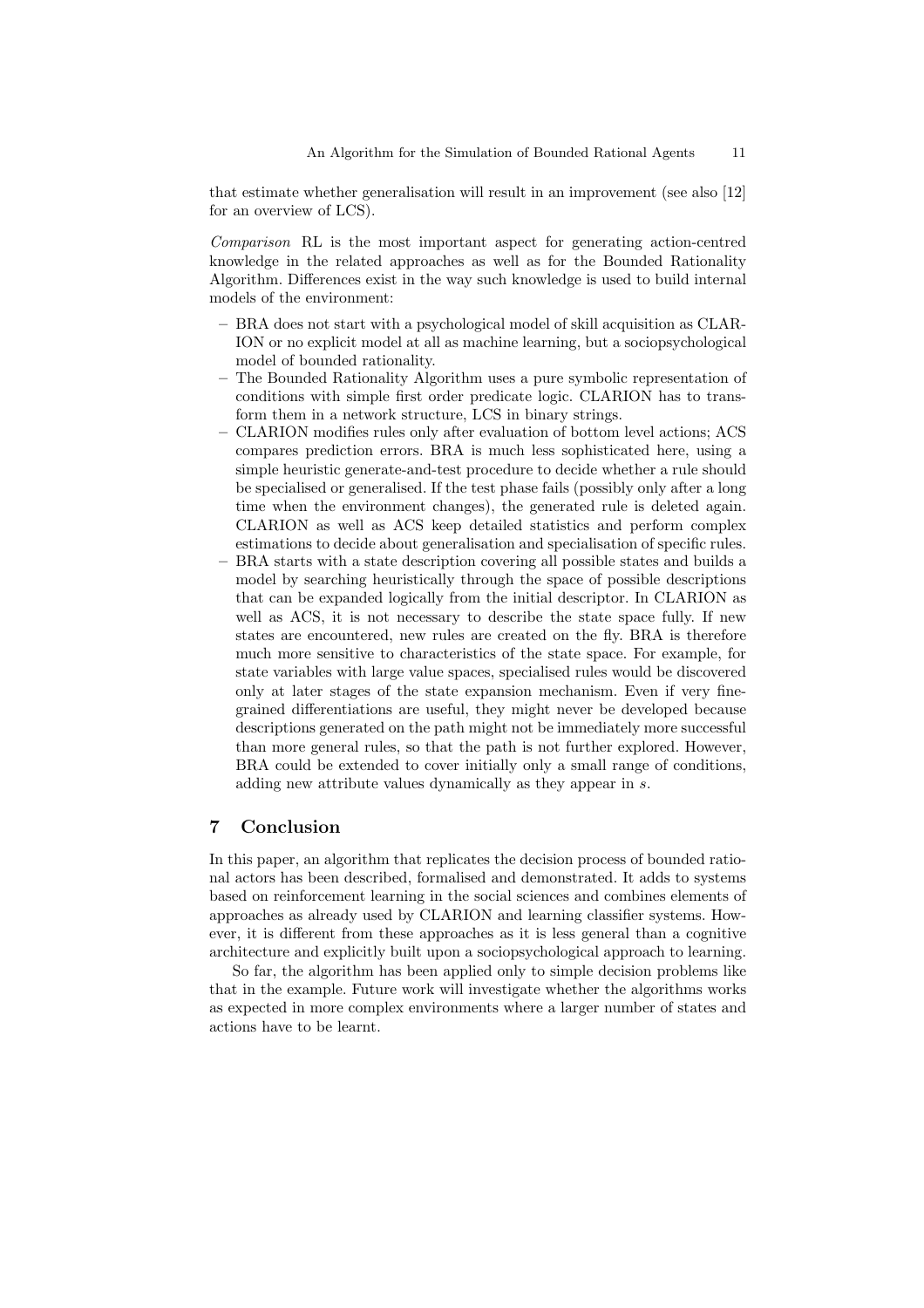#### References

- 1. Butz, M.V.: An algorithmic description of ACS2. In: Lanzi, P.L., Stolzmann, W., Wilson, S.W. (eds.): Advances in learning classifier systems, Lecture Notes in Artificial Intelligence, vol. 2321, Springer, Berlin, 211-229 (2002)
- 2. Camerer, C., Ho, T.: Experienced-Weighted Attraction Learning in Normal Form Games, Econometrica, vol. 67, No. 4 (1999)
- 3. Erev, I., Roth, A. : Predicting how people play games: reinforcement learning in experimental games with unique mixed-strategy equilibria. American Economic Review 88, 848-881 (1998)
- 4. Grigerenzer, G., Goldstein, D. G.: Reasoning the fast and Frugal Way: Models of Bounded Rationality, Psychological Review, 103(4), 650-699 (1996)
- 5. Holland, J.H: Adaptation in natural and artificial systems: An introductory analysis with application to biology, control, artificial intelligence, University of Michigan Press, Ann Arbor (1975)
- 6. LeBaron, B, Arthur, W.B, Palmer, R.: Time series properties of an artificial stock market, Journal of Economic Dynamics & Control 23, 1487-1516 (1999)
- 7. Kahnemann, D., Tversy, A.: Prospect Theory: An Analysis of Decision under Risk, Econometrica 27 (1979)
- 8. Lopez, Lola L.: Psychology and Economics: Perspectives on Risk, Cooperation, and The Marketplace, Annual Review of Psychology, 45, 197-227 (1994)
- 9. Markham, A.B.: Knowledge Representation, Lawrence Erlbaum Associates, Mawah NJ (1999)
- 10. Roth, A., Erev, I.: Learning in Extensive Form Games: Experimental Data and Simple Dynamic Models in the Intermediate Run, Games and Economic Behaviour 6, 164-212 (1995)
- 11. Rubinstein, A.: Modeling Bounded Rationality, MIT Press, London (1998)
- 12. Sigaud, O., Wilson S.W.: Learning classifier systems: A survey, Soft Computing 11, 1065-1078, 2007
- 13. Simon, H.A.: A Behavioural Model of Rational Choice. In Simon, H.A.: Models of man, social and rational: mathematical essays on rational human behavior in a social setting, New York (1956)
- 14. Simon, H.A.: Rational Choice and the Structure of the Environment. In Simon, H.A.: Models of man, social and rational: mathematical essays on rational human behavior in a social setting, New York (1956)
- 15. Simon, H. A.: Bounded Rationality: Today and Tomorrow, Mind and Society 1(1), 25-39 (2000)
- 16. Sun, R., Slusarz, P.: The Interaction of the Explicit and the Implicit in Skill Learning: A Dual-Process Approach, Psychological Review, Vol. 112, No. 1, 159192 (2005)
- 17. Sun, R., Naveh, I.: Social institution, cognition, and survival: A cognitive-social simulation, Mind and Society, Vol.6, No.2, 15-142 (2007)
- 18. Sutton, R.S., Barto, A.G.: Reinforcement Learning: An Introduction, Cambridge, MA (1998)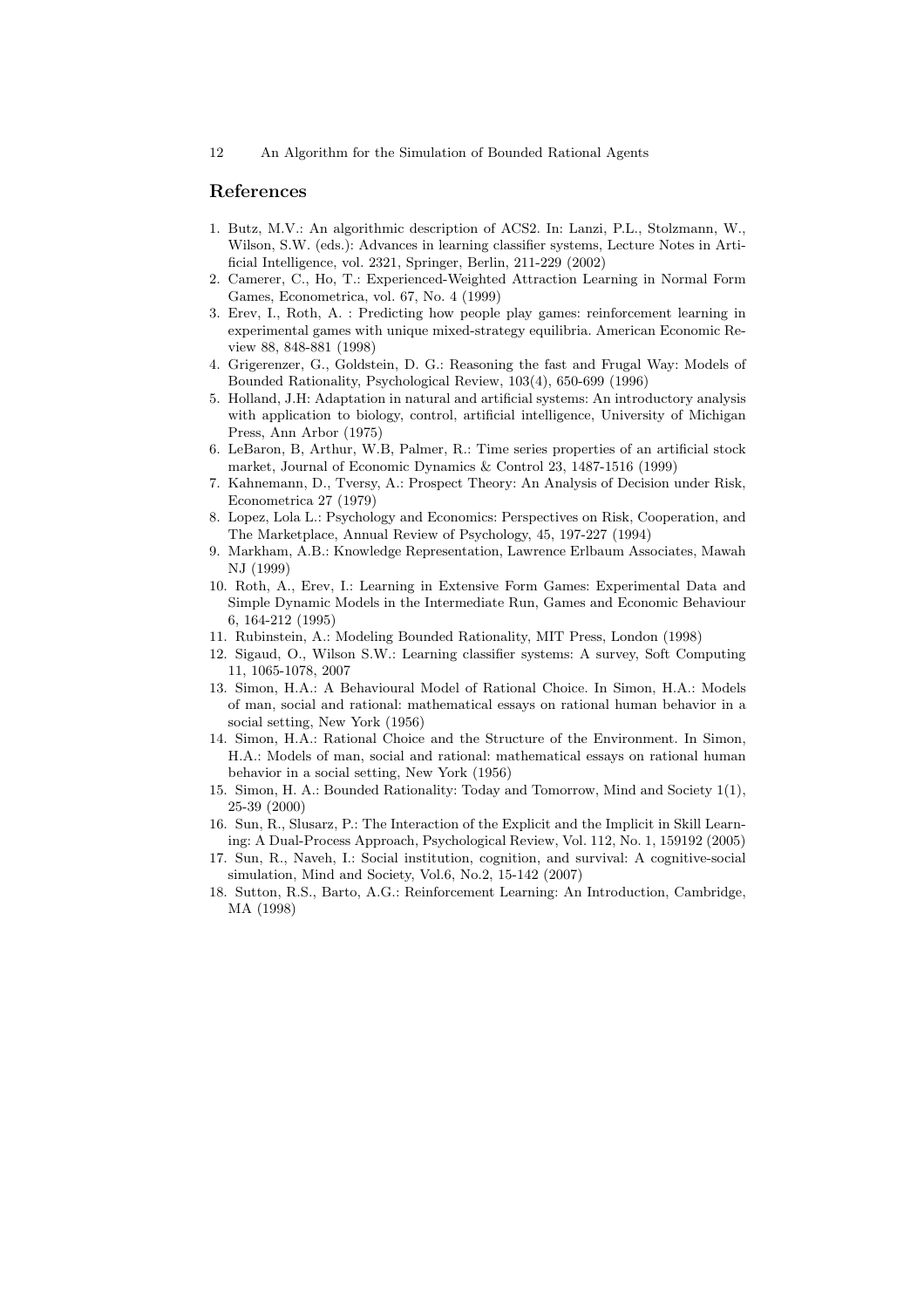## Appendix: The complete algorithm

### Notation

The greek letters  $\gamma$ ,  $\nu$ ,  $\mu$ ,  $\zeta$ ,  $\chi$  are the parameters of the algorithm  $C = \{C_1 \dots C_n\}$  are conditions that can be generated from input dimensions S A is the set of actions R is the set defined by the mappings  $r_i: C_i \to A$ 

#### Setup

Define the time discount for action updates  $\gamma$ Define the update-cycle  $\mu$ Define the delete-cycle  $\nu, \nu < \mu$ Define the cost of expansion  $\zeta$ Define the maximum number of states descriptions  $\chi$ Define the probability of switching the search path  $\rho$ Define the search path search path Define  $expansions(r)$  as a function counting the number of expansions from r Define  $activations(r)$  as a function counting the times r matched a state Define parent(n) as the parent of a node n in the state-tree  $T(R)$ Define *children*(*n*) as a function returning all children of a node *n* in  $T(R)$ Define  $uniform(x \dots y)$  as a uniform random distribution in the interval  $x \dots y$ 

Initialise  $q(a) = 0, \forall a \in A$ Create the initial mapping  $r_1 = \{C_1 \rightarrow A\}$  such that  $C_1$  is inclusive of all states that can be generated by the input dimensions  $S$ Initialise search path with  $\{r_1\}$ 

#### Repeat

observe reward  $p(t-1)$  received after executing  $a_{t-1}$ 

update the average reward  $g_t$  of all actions applied until t:  $g_t = g_{t-1} + \frac{1}{2}(p(t) - g_{t-1})$ 

update the strength of action executed at  $t-1$  using the action-value function:  $q(a_t) = q(a_{t-1}) + \gamma(p(t) - q(a_{t-1}))$ 

update the value of state-descriptor  $r_a$  activated at time  $t - 1$ :  $v(r_a, t) = v(r_a, t-1) + \frac{1}{2}(q(a_t) - v(r_a, t-1))$ 

update the activation-count:  $actions(r_a) = activations(r_a) + 1$ 

compute situation s